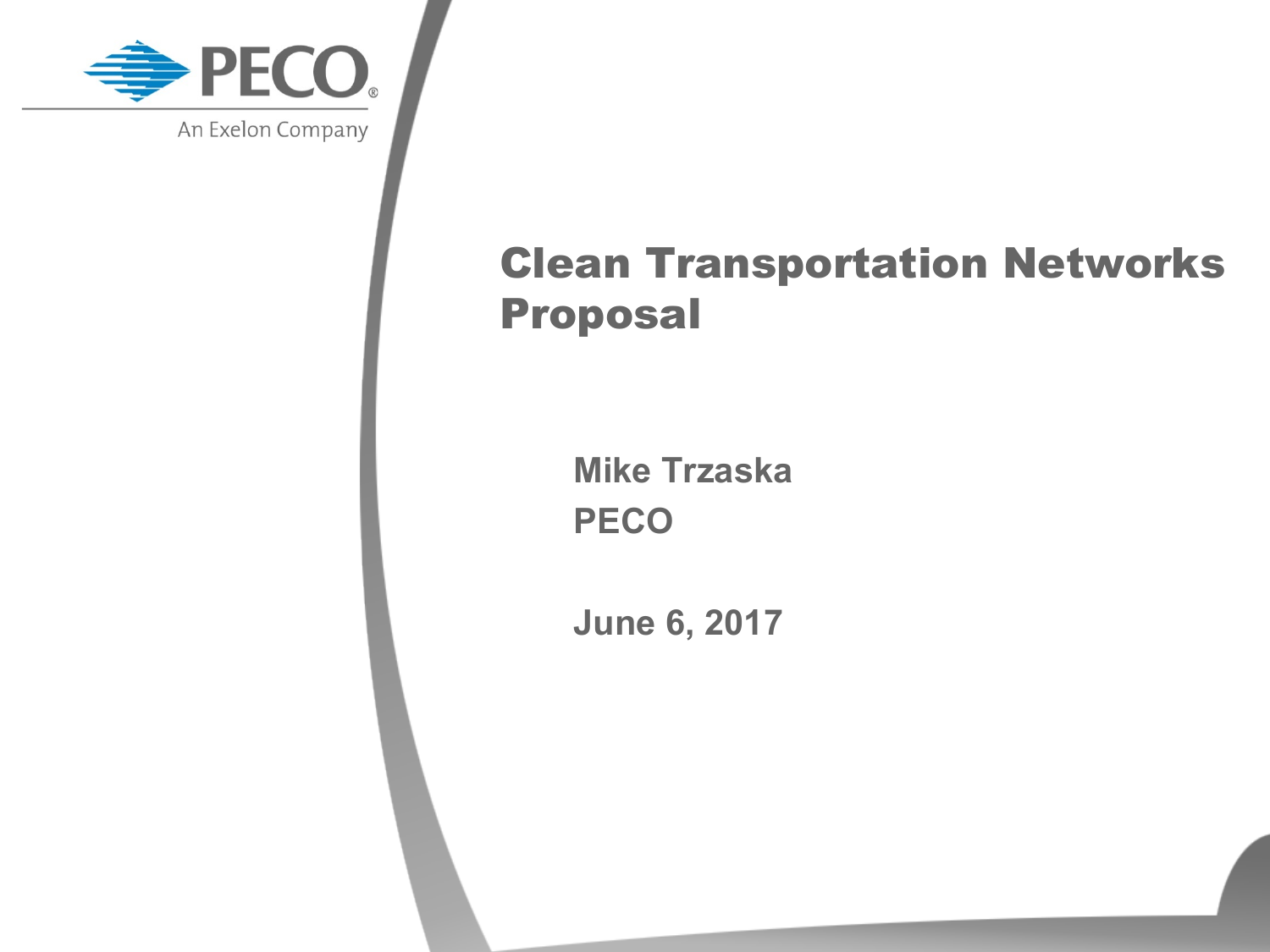

#### **Overview**

- $\checkmark$  PECO believes that transportation electrification offers Pennsylvania a unique opportunity to achieve a cleaner environment, customer benefits and economic development opportunities
- $\checkmark$  The company has supported a range of initiatives to support EV education and deployment in its service territory and understand the challenges and opportunities of expanding transportation electrification
- $\checkmark$  We believe that utilities have an important role to play in supporting the development of well-planned regional charging networks that meet the needs of the areas we serve, including not only passenger vehicles, but also transit, airports, ports and off-road applications
- $\checkmark$  Our experience with sponsoring the DVRPC's SE PA regional EV forecast in 2011-2012 demonstrated to us the value of integrating transportation and utility infrastructure expertise in understanding future charging needs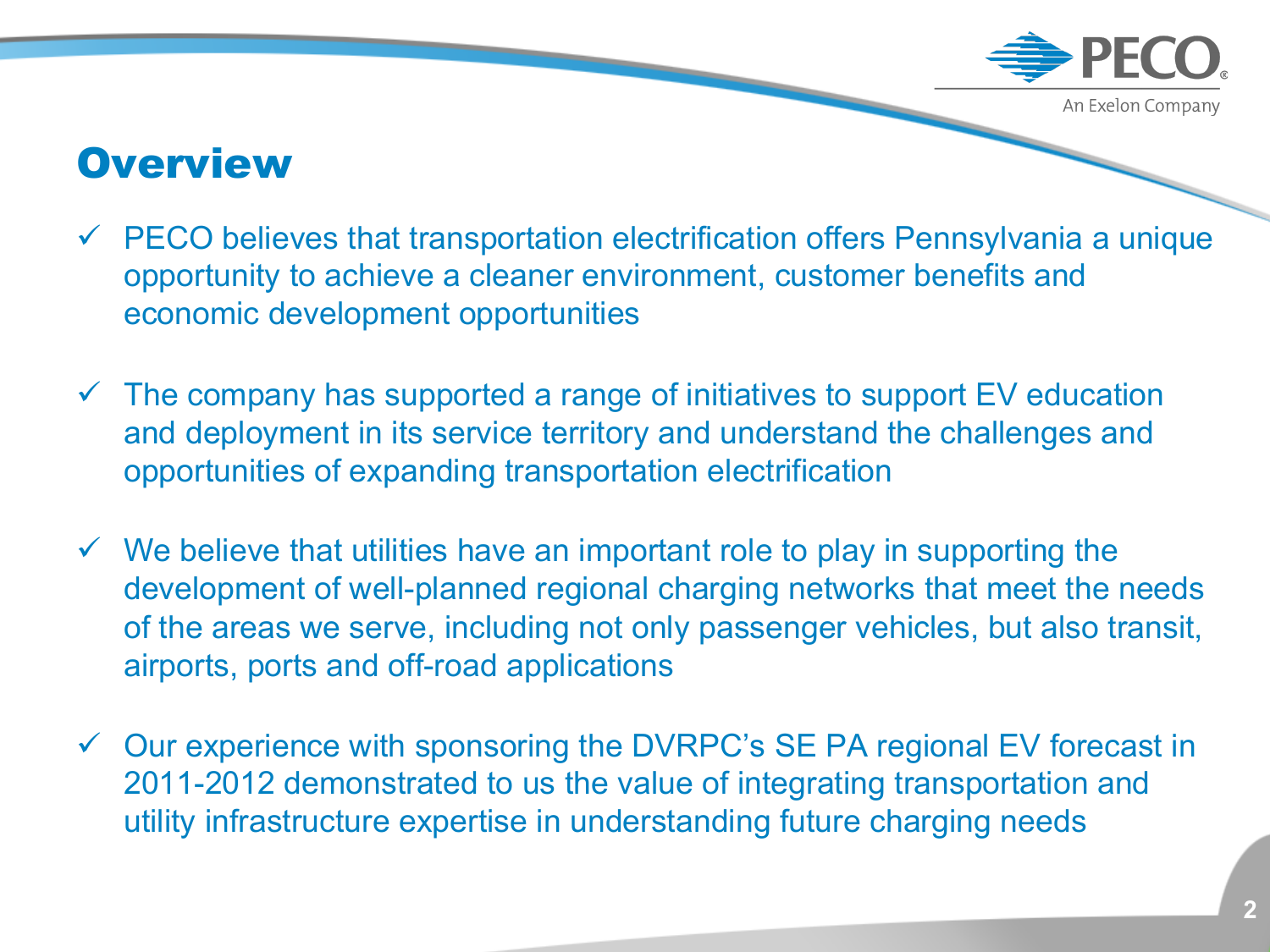

#### 2012 DVRPC Study



**3**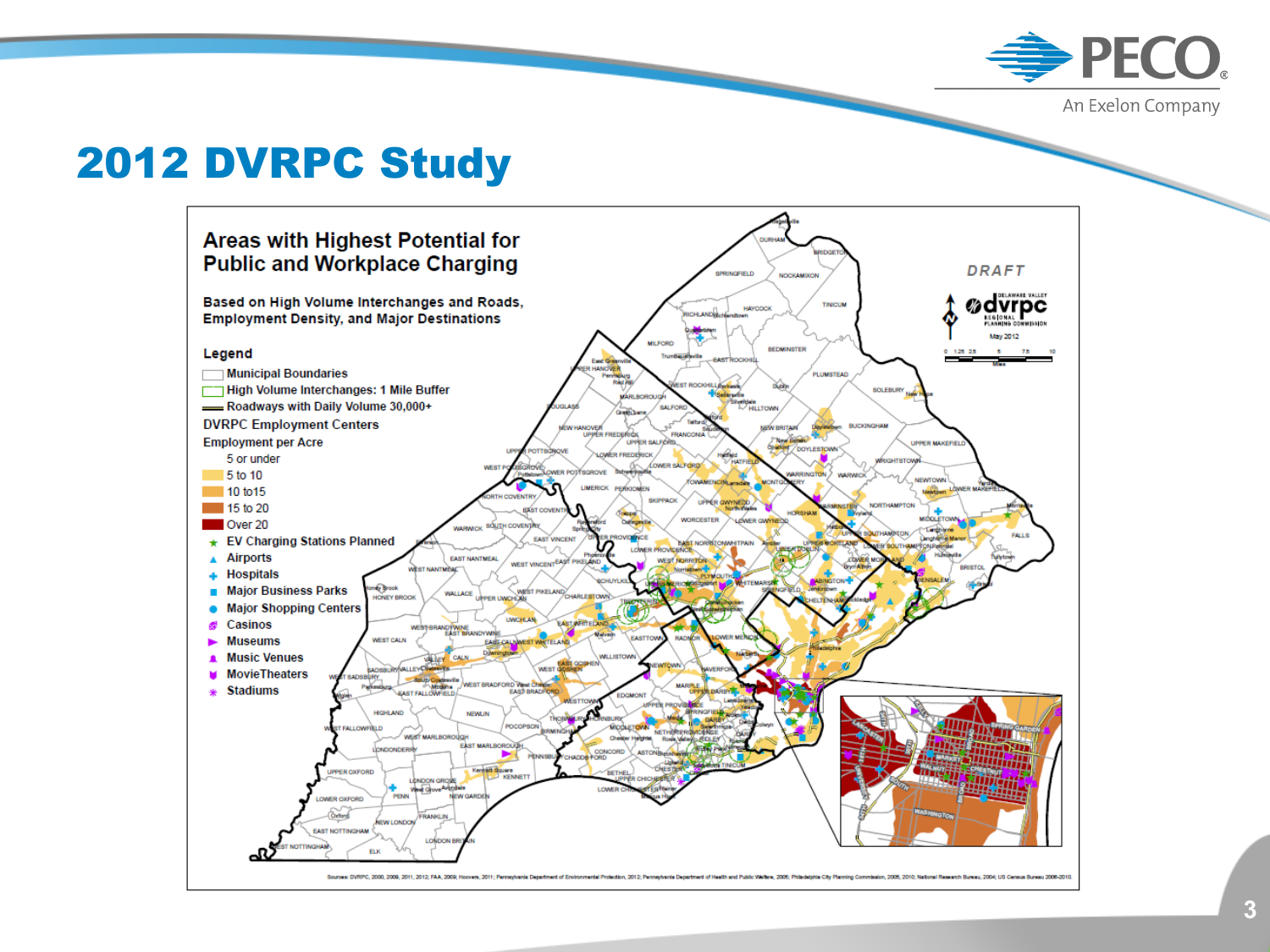

## Clean Transportation Networks -- Guiding Principles

- Set state goal with regional plans
- $\checkmark$  Perform market assessment and transportation analysis at the regional level by independent transportation experts
- $\checkmark$  Convene stakeholders to develop customized solutions for challenges such as urban access, transit, port/airport and off-road integration
- $\checkmark$  Utilize utility knowledge of the distribution network to cost-effectively locate charging infrastructure and target incentive offerings
- $\checkmark$  Provide maximum flexibility to regulators to determine the appropriate role for utility capital investments and incentives to support backbone infrastructure
- ü Encourage EV rates that promote efficient use of the grid
- $\checkmark$  Develop recommendations for infrastructure development that are aligned with NGV fleet and other opportunities
- Complete interstate and Turnpike fast charging and gas refueling networks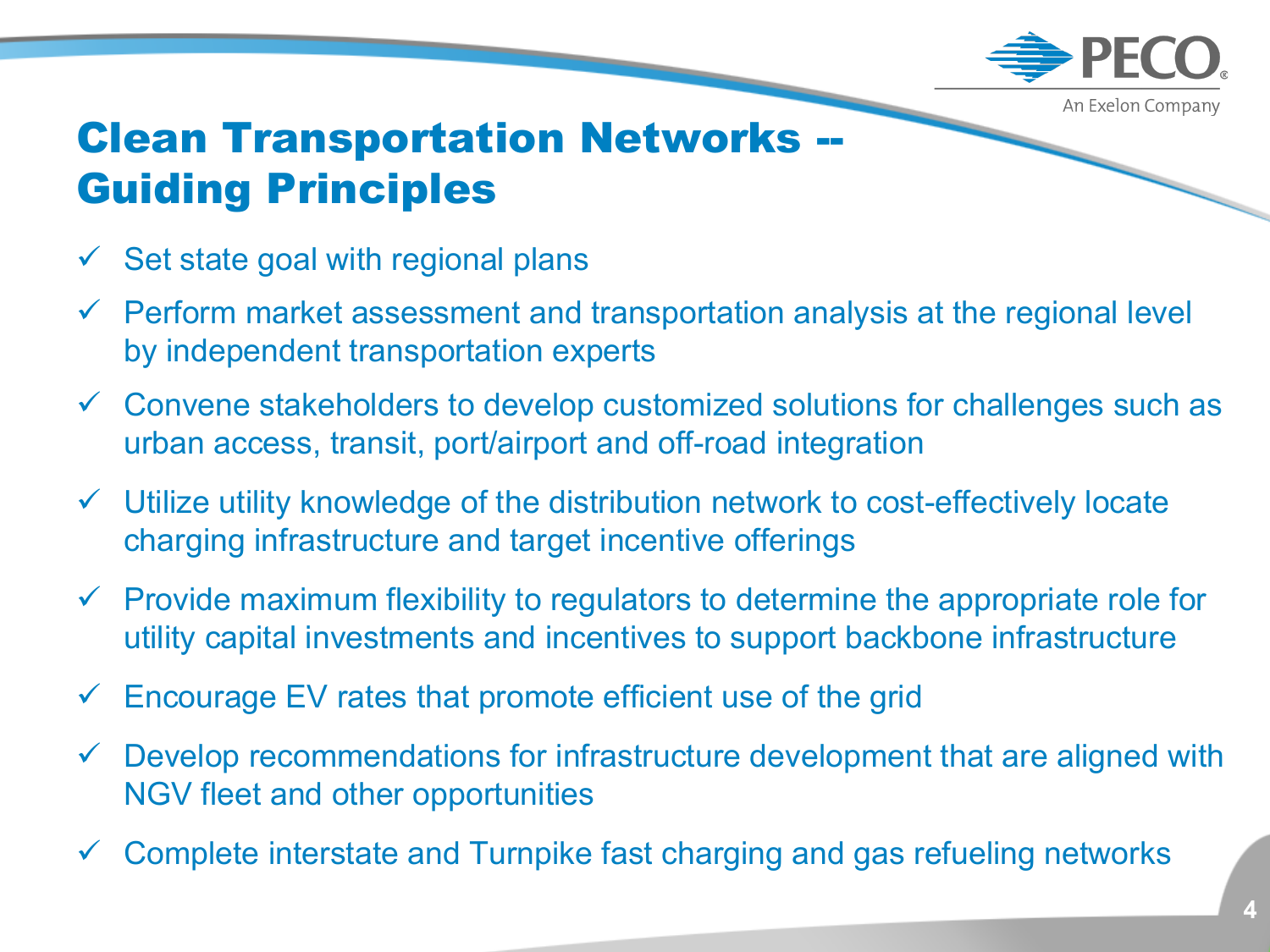

## Clean Transportation Networks -- **Key Provisions**

- 1) Establishes a state goal of at least a 50% increase in transportation electrification usage by December 31, 2030
- 2) Directs utilities to sponsor the development of regional transportation electrification frameworks by independent transportation to assess the anticipated number and geographic distribution of charging infrastructure necessary to support this level of usage
- 3) Utilities submit infrastructure investment plans to reasonably meet the needs identified in the regional market assessments to the PA PUC for approval as utility investment
- 4) Utilities may offer incentives for installation of charging/refueling infrastructure
- 5) Utilities are encouraged to offer EV rates that promote efficient use of the grid
- 6) Each utility shall contract for an update of the assessment every four years through December 31, 2026
- 7) Governor submits report to the Legislature and PUC on recommendations for NGV infrastructure
- 8) Directs PennDOT and the Turnpike Commission to develop a statewide plan for AFV infrastructure along interstate corridors